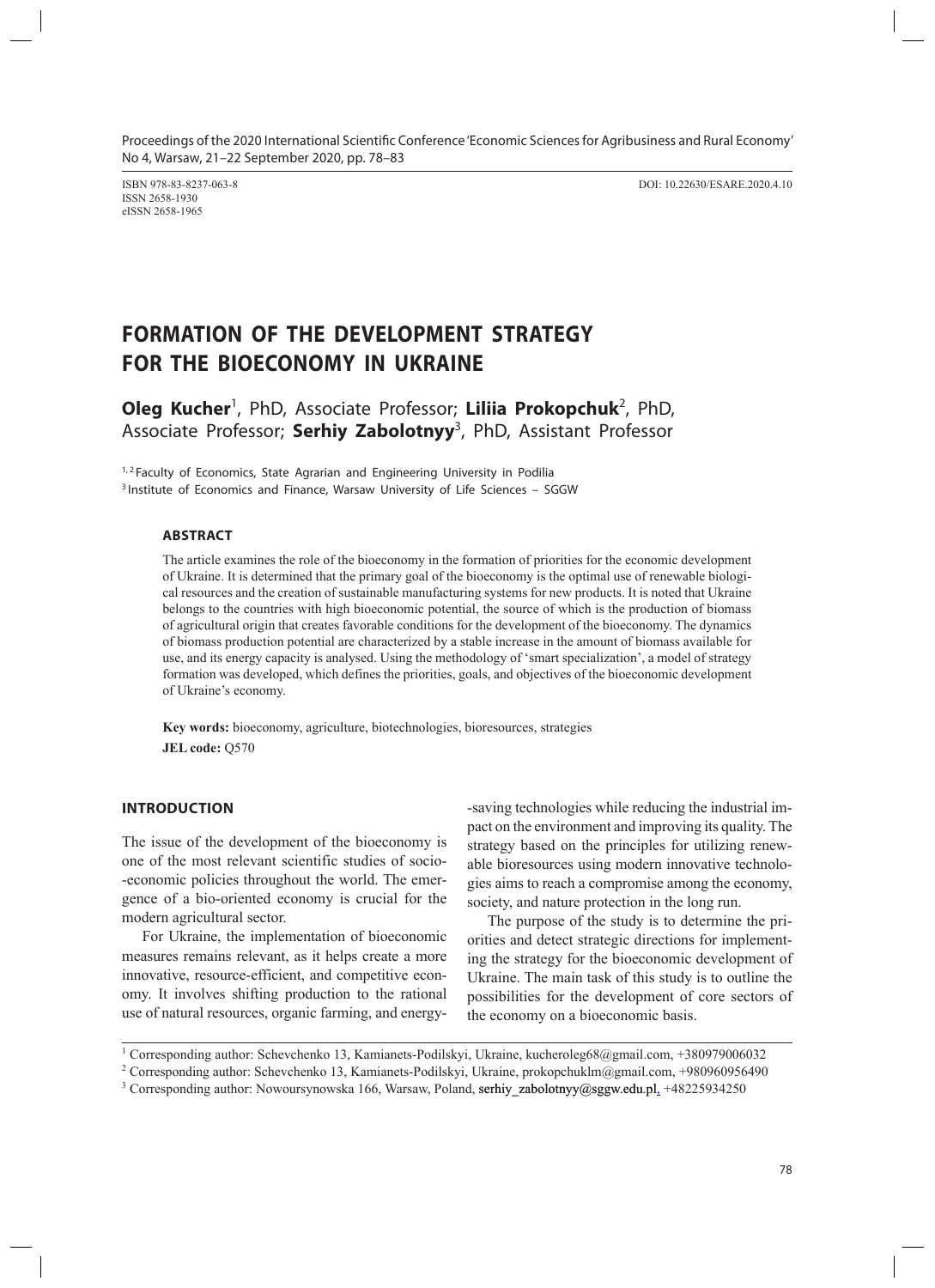# **THEORETICAL BACKGROUND**

The modern market economy is characterized by innovative methods of production and distribution of goods and services. Today it can be stated that new knowledge and innovation significantly influence the economy and society. One of the modern trends demonstrating the impact of innovation is the emergence and rapid development of bioeconomics (OECD, 2009).

In the EU strategy for development, the bioeconomy is presented as a strategic, integrative, intersectoral form of activity corresponding to an interdisciplinary approach to principles of research planning and funding. The scope of the bioeconomy refers to energy obtained from renewable sources and production processes in industries such as textiles, paper, chemical, cosmetic, and pharmaceutical (Wicki and Wicka, 2016). The concept of bioeconomy does not imply the development of new industries in the glo bal and European economies. Its essence boils down to creating efficient systems of use of renewable biological resources based on a combination of existing sectors of primary production and processing. These systems should allow not only for the better use of what we already can produce but also for the efficient use of those resources, which we currently cannot use efficiently. It is assumed that the development of the bioeconomy in the coming years will be an important factor stimulating the growth of the European and global economy (Gołębiewski, 2016).

The bioeconomy forms the basis for modern directions in economic development. It is grounded in the widespread use of biotechnology and biologically renewable resources for production (Rogach, 2019). In 2012, the European Commission adopted the new, extended, and more sophisticated definition of bioeconomy, published in the 'Innovating for sustainable growth: A bioeconomy for Europe' strategy. That document defines a bioeconomy as 'an economy using biological resources from the land and sea as well as waste, including food wastes, as inputs to industry and energy production, it also covers the use of bio- -based processes to green industries' (Łuczka, 2018).

The main goal of the bioeconomy is the optimal use of renewable biological resources, creating the fundamentals for sustainable manufacturing

and processing systems that will allow to produce food and non-food products at a lower cost, reduce a negative impact on the environment, and establish waste-free production. The main components of the bioeconomy refer to the use of renewable biomass sources (Kravchuk, Kilnitska and Tarasovich, 2018).

#### **MATERIALS AND METHODS**

The purpose of the study is to analyse the possibilities for the implementation of the bioeconomy in Ukraine. The study was conducted using various international and national sources of information such as:

- − The State Strategy for the Regional Development of Ukraine for 2021–2027;
- research devoted to the international experience in the implementation of development strategies for the bioeconomy;
- research related to the scientific, legislative, and resource base for the bioeconomy development in Ukraine;
- − statistical yearbooks on agriculture in Ukraine 2018–2019;
- materials of the Bioenergy Association of Ukraine.

The following methodological approaches were used in the course of this study:

- 1. The system analysis method helped to study the dynamics of the energy capacity of biomass in Ukraine and analyse strategies for bioeconomy development in the G7 and the EU countries.
- 2. The modelling method that was used to describe a strategy for the development of the bioeconomy in Ukraine.

# **RESULTS AND DISCUSSION**

The main components of the bioeconomy are based on the use of renewable biomass sources for sustainable production, environmental protection, and the integration of biotechnological knowledge in different sectors of the economy. The bioeconomy establishes interrelations between industries due to technological innovations that enable the broad conversion of inputs and production waste management. As a result, the bioeconomy integrates diverse elements,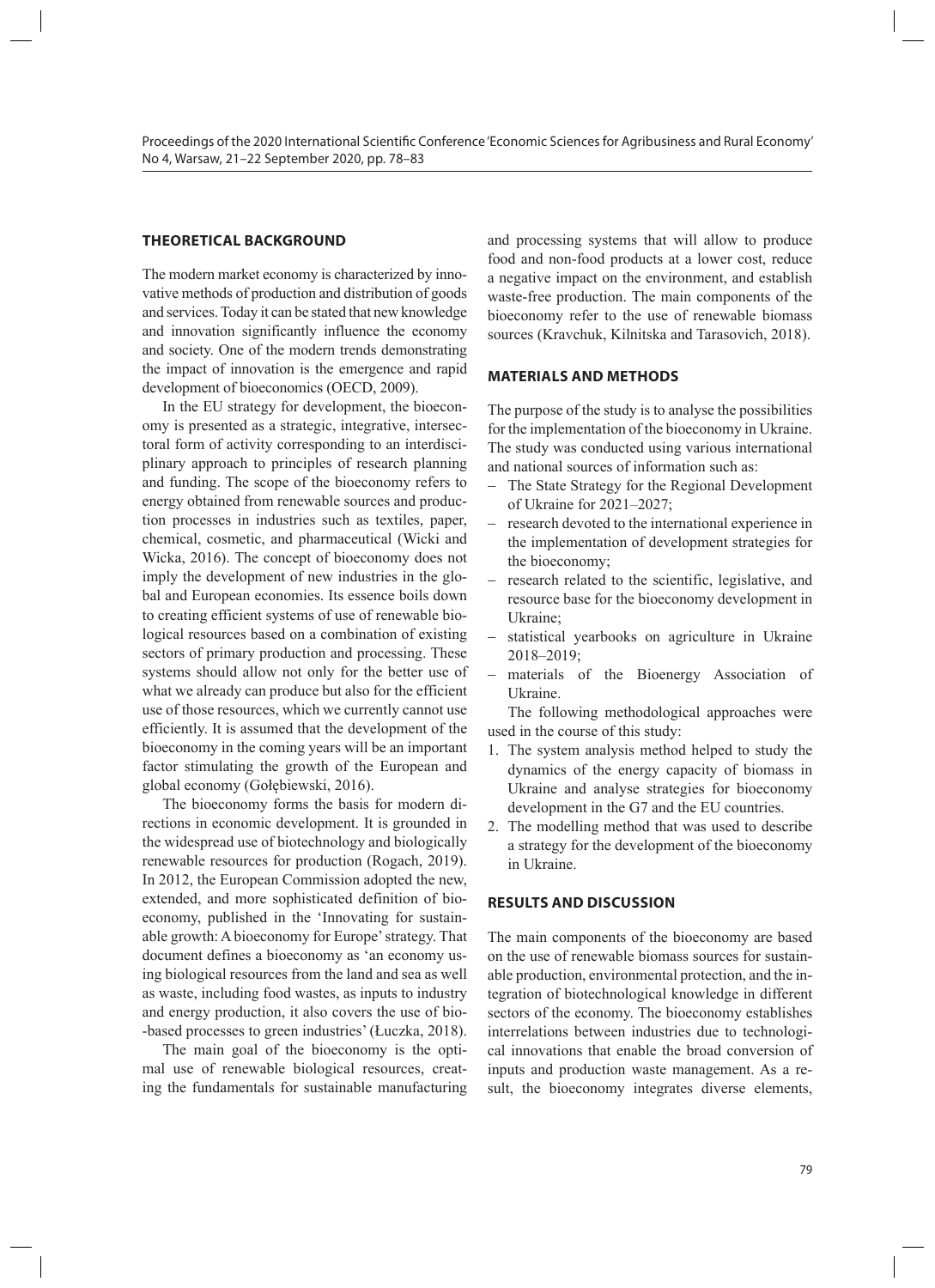including processes, ecosystems, industries, innovations and technologies, raw materials, and finished goods to meet the consumers' growing expectations (Kravchuk, Kilnitska and Tarasovich, 2018).

The bioeconomy of agricultural systems comprises agricultural biomass and biotechnology. The source of biomass is crop production, and Ukraine is one of the countries with high bioenergy potential.  $\overrightarrow{0}$  Ukraine. According to statistics, since 2015, Ukraine has pro-<br>According to statistics, since 2015, Ukraine has pro-<br> duced more than 60 million tons of grain annually, and in 2019 it exceeded 70 million tons. During the same period, the annual gross harvest of sunflowers are based on three pillars: amounted to more than 10 million tons, and in 2019 it reached over 15 million tons. The production of other crops, which are also a source of biomass, is increasing. Moreover, Ukrainian grain resources are gies with other actions. basic bioproducts that are used as raw materials for the production of ethanol and bioethanol (State Statistics Service of Ukraine, 2019).

mass begins in the field. Therefore for the sustainable operation of bioenergy projects, it is vital to encourage agricultural producers and create appropriate conditions for the procurement and supply of specified volumes of energy raw materials (Kucher, 2019).

Analysis of the dynamics of growth of theoretical and energy potential of biomass and calculations (Fig. 1) showed an increase in the amount of bio- involve measur

mass available for use for bioenergy purposes from 106.4 million tons in 2015 to 131.1 million tons in 2018, which is 23.2%. The energy potential for the corresponding period increased by 3.46 million tons of oil equivalent (toe), which is equal to 32.8%. It indicates a substantial increase in opportunities to is is crop production, and Ukraine implement bioeconomic principles in the economy of Ukraine.

statistics, since 2015, Ukraine has pro-<br>
Various strategies for the development of the broad han 60 million tons of grain annually, bioeconomy are utilized throughout the world. The t exceeded 70 million tons. During the bioeconomy strategies in the European Union (EU) are based on three pillars:

- 1. Investments of the EU, national and private funds 5 million tons. The production of a agricultural system of a system of a systems comprise agricultural biomass and systems and systems and systems and systems and systems and systems and systems and systems and systems are which are also a source of biomass, is crop production and skills as well as strengthening synergies with other actions. with the diso a source of biomass, is  $\frac{1}{2}$  validity and skins as well as such guidelining
- ucts that are used as raw materials for 2. Policy interaction and coordination with stakeholdn of ethanol and bioethanol (State Sta-crops through the monitoring of the bioeconomy.
- The life cycle of biofuels from agricultural bio-<br>tiveness of the bioeconomy sectors throu of Ukraine, 2019). 3. Market development and increasing the competitiveness of the bioeconomy sectors through sustainable development of primary production; by to head. Therefore for the sustain and almable development of primary production, by following the field. The field of the field. The field of the field. The field of the field. The field of the field. The field of the fie gricultural producers and create ap-<br>through mutual learning mechanisms (Łuczka, 2018). if of bioenergy projects, it is vital to encourage waste into value-added producers and producers and producers and producers and producers and producers and producers and producers and producers and producers and producer

volumes of energy raw materials An analysis of the G7 bioeconomic policy has shown that in recent years the bioeconomy has beof the dynamics of growth of theoreti- come an essential component for innovation and ecov potential of biomass and calculations nomic policy in developed countries. Most of them involve measures to promote technological innovapotential of biomass and calculations indifferently in developed countries. Most of



Figure 1. Theoretical and energy potential of biomass in Ukraine

Source: formed by the authors based on Geletukha, Dragnev and Kucheruk (2017); Vinikaytis and Geletukha (2018); UABIO Various strategies for the development of the bioeconomy are utilized throughout the (2018), Geletukha, Zhelezna and Dragnev (2019).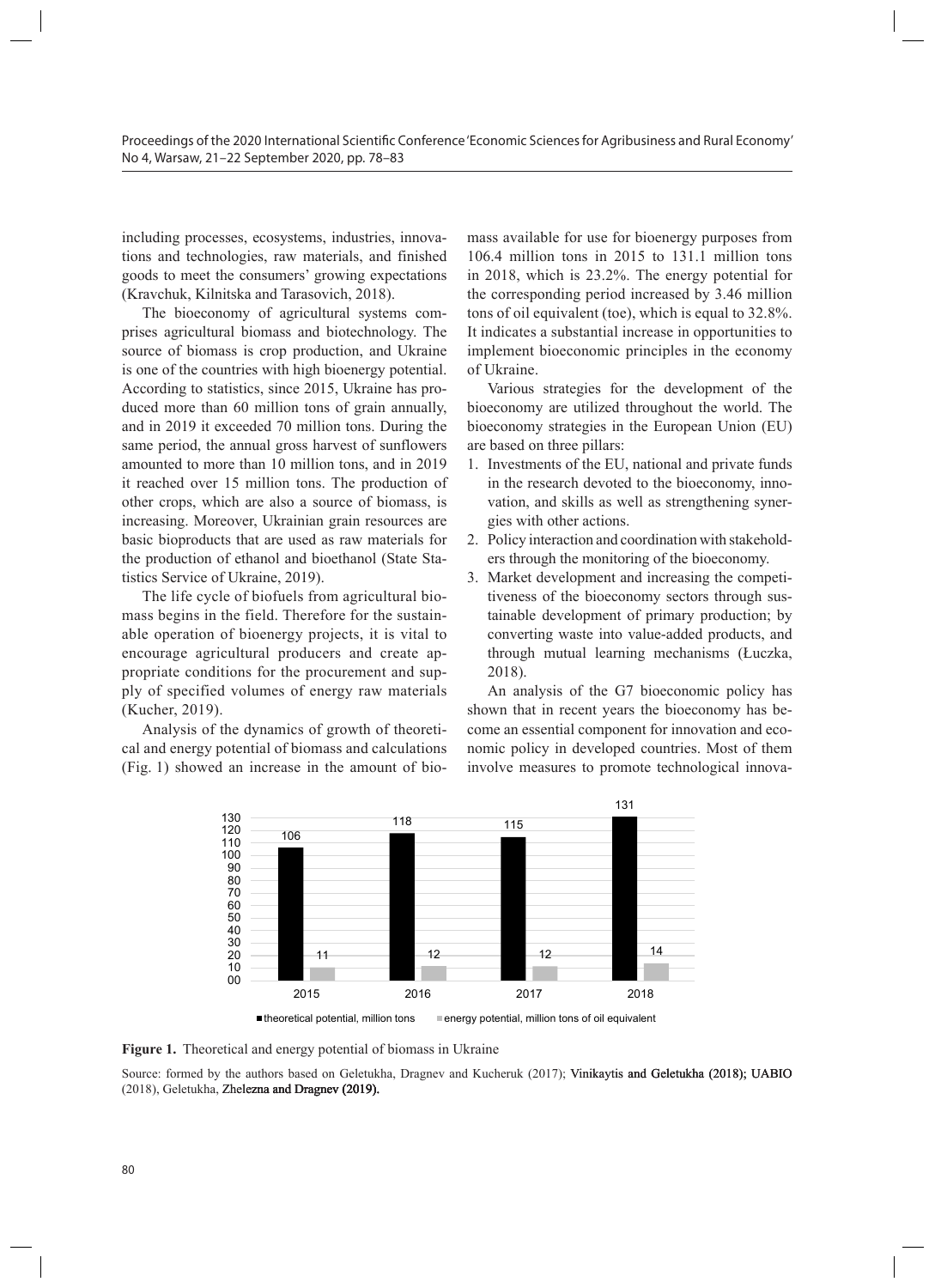tion, economic growth, environmental sustainability, and productive efficiency.

However, the main differences in approaches to bioeconomic policy among the G7 members should be revealed. For example, the United States, Germany, and Japan have developed strategies with detailed plans to promote the use of biomass and life sciences for various purposes. Other countries, such as Italy and Canada, are pragmatic and seek to use the existing private and public research initiatives (German Bioeconomy Council, 2020). The bioeconomic strategy of Poland focuses on three areas: investment

in research and innovation, strengthening the role of government policy, bolstering markets, and the competitiveness of the bioeconomy (Gołębiewski, 2016).

The proposed model of forming the strategy of the bioeconomy development in Ukraine is aimed at creating an innovative, resource-efficient, and competitive economy that combines food security with the sustainable use of renewable energy sources and resources for industrial purposes (Fig. 2).

The model defines priorities of bioeconomic development, particularly eco-innovation, ecological development, ecological agriculture, renewable energy,



**Figure 2.** Model of formation of the state strategy for the bioeconomy development in **Figure 2.** Model of formation of the state strategy for the bioeconomy development in Ukraine Source: developed by the authors.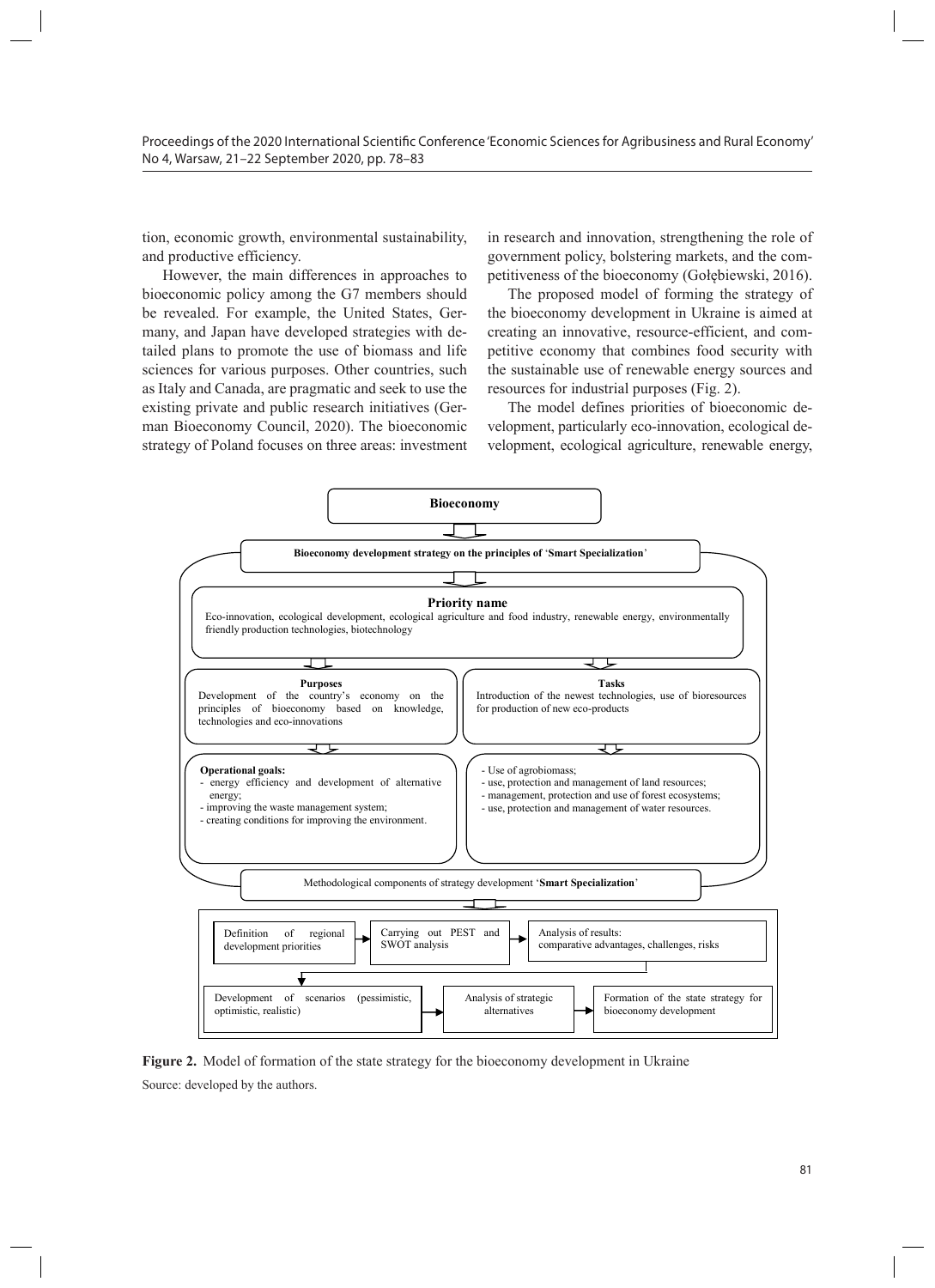environmentally friendly production technologies, biotechnology. The 'smart specialization' method was used in the development of the strategy model. Among the priorities presented in the model, Ukraine already achieved the steadily growing energy potential for renewable energy, started organic production, and thermal energy production from biomass, which is favourable for the development of the bioeconomy.

Improving the system of strategic planning of regional development is one of the main tasks of state regional policy. The methodology of regional development planning in Ukraine using the smart specialization approach is a tool for developing regional development strategies and action plans for their implementation. Smart specialization is a strategic planning approach that provides for the definition of individual goals and objectives within the regional strategy, taking into account the competitive advantages of the region for the development of economic activities that have innovative potential. These are plans developed at the regional and national levels, which determine the priorities of regional development in the field of research and innovation, as well as those sectors of the economy that may become the most promising in the future.

The main principle of the smart specialization strategy is a local approach, which means that it draws on the assets and resources available to the regions and their specific socio-economic challenges, to identify unique opportunities for development and growth. So, the smart specialization strategy integrates key aspects of life and development of regions, in particular, economic, social, environmental, and technological, supporting their continuous interaction and promoting innovation and regional development (Ministry of Communities and Territories Development of Ukraine, 2018).

The rapid development of the bioeconomy will be facilitated by the implementation of a set of measures provided by the State Strategy for Regional Development for 2021–2027, which determines the general vector of sustainable development of regions and the economy as a whole (Kabinet Ministriv Ukrayiny Postanova vid 5 serpnya 2020 r. No 695). Hence, it is essential to ensure financial support, provide technical regulation, create incentives for the formation of branches of the bioeconomy, construct the necessary technological infrastructure, and revive demand for production.

## **CONCLUSIONS**

The European Commission's 2012 Strategy 'Innovation for Sustainable Bioeconomy for Europe' defines the bioeconomy as an economy that uses biological resources as an investment in the industry to produce food and non-food products and energy. The main components of the bioeconomy are the use of renewable biomass sources. In Ukraine, the accelerated development of the bioeconomy will be facilitated by the implementation of a set of measures envisaged by the State Strategy for Regional Development for 2021–2027, which determines the general vector of sustainable development of regions and the economy as a whole.

The results of the study indicate that the goals of the bioeconomy include the following: the optimal use of renewable biological resources and creation of sustainable production systems based on them; the assistance in re-equipment of production referring to modern, energy-efficient, resource-saving, and ecologically safe technologies; the creation of an innovative economy that combines food security with the sustainable use of renewable energy sources and resources to produce new products.

The proposed model of the development strategy for the bioeconomy will ensure the development of all regions of Ukraine in terms of the optimal use of available renewable biological resources and the application of innovative production methods that balance the interests of the economy, society, and nature protection because the basic principle of smart specialization strategy is a local approach, which means that it relies on the assets and resources available to the regions and their specific socio-economic challenges to identify unique opportunities for development and growth.

Further research should be related to the establishment of mechanisms and recommendations for the development of the bioeconomy in Ukraine.